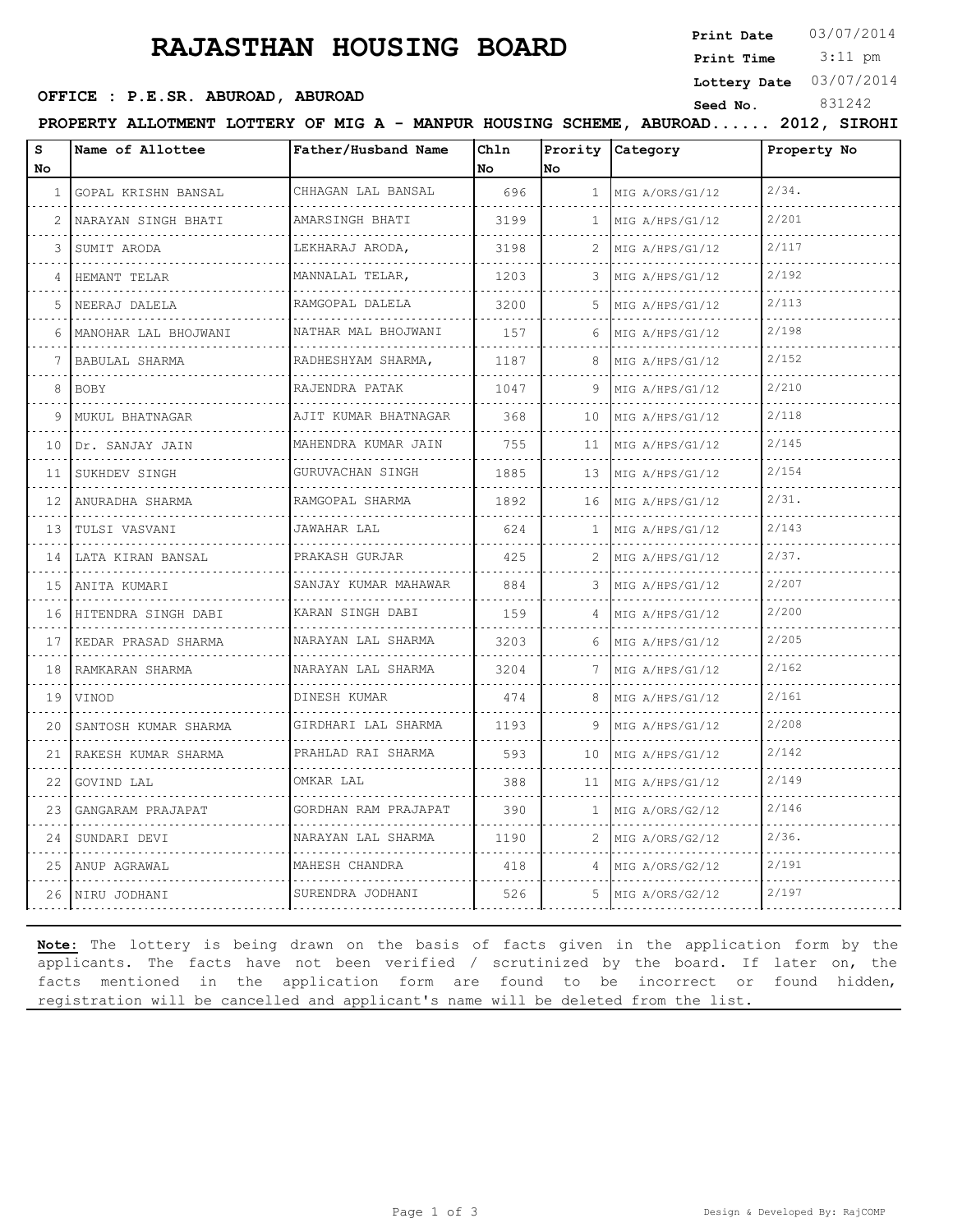# **RAJASTHAN HOUSING BOARD**

**Print Date**  $03/07/2014$ 

 3:11 pm **Print Time**

**Lottery Date** 03/07/2014

## **SEED OFFICE : P.E.SR. ABUROAD, ABUROAD Seed No.** 831242

**PROPERTY ALLOTMENT LOTTERY OF MIG A - MANPUR HOUSING SCHEME, ABUROAD...... 2012, SIROHI**

| S<br>No | Name of Allottee          | Father/Husband Name                                 | Chln<br>No | No           | Prority Category     | Property No |
|---------|---------------------------|-----------------------------------------------------|------------|--------------|----------------------|-------------|
| 27      | SHUSHMA RAMDEV            | SANJAY RAMDEV                                       | 1774       | 6            | MIG A/ORS/G2/12      | $2/41$ .    |
| 28      | .<br>SUNIL DHANDIYA       | .<br>JAGDISH DHANDIYA                               | 3205       | 7            | .<br>MIG A/ORS/G2/12 | 2/204       |
| 29      | KHUSHBOO RINWA            | .<br>NAND KISHOR RINWA                              | 349        | 8            | MIG A/ORS/G2/12      | 2/119       |
| 30      | KALAWATI                  | GOPAL DAS                                           | 695        | 11           | MIG A/ORS/G2/12      | 2/160       |
| 31      | .<br>BRIJESH KUMAR GOUTAM | .<br>KANHEYA LAL GOUTAM                             | 1592       | $\mathbf{1}$ | .<br>MIG A/HPS/G2/12 | 2/158       |
| 32      | ASHA SHARMA               | .<br>PRAKASH SHARMA                                 | 421        | 2            | .<br>MIG A/HPS/G2/12 | 2/112       |
| 33      | SIDHARTH GUPTA            | ANIL KUMAR GUPTA<br>.                               | 372        | 3            | MIG A/HPS/G2/12      | 2/120       |
| 34      | SAVITA SINGHAL<br>.       | AJAY KUMAR SINGHAL<br>.                             | 881        | .5           | MIG A/HPS/G2/12<br>. | 2/151       |
| 35      | RAJKUMARI SINGHAL         | SANJAY SINGHAL                                      | 832        | 6            | MIG A/HPS/G2/12      | 2/155       |
| 36      | USHA DEVI                 | ASHOK KUMAR PANDIT<br>.                             | 726        |              | MIG A/HPS/G2/12      | 2/109       |
| 37      | PANKAJ GARG               | PRABHU LAL GARG,<br>.                               | 634        | 8            | MIG A/HPS/G2/12<br>. | 2/190       |
| 38      | BHIM SHANKAR AGRAWAL      | DEVI LAL AGRAWAL                                    | 3216       | 9            | MIG A/HPS/G2/12      | 2/203       |
| 39      | PURAN SINGH CHOUHAN       | CHIMAN SINGH CHOUHAN                                | 668        | 11           | MIG A/HPS/G2/12      | 2/127       |
| 40      | LAXMAN SINGH              | ARJUN SINGH<br>.                                    | 3207       | 12           | MIG A/HPS/G2/12      | 2/123       |
| 41      | SHRAWAN SINGH             | <b>BAJARANG SINGH</b>                               | 1992       | 16           | MIG A/HPS/G2/12      | 2/147       |
| 42      | DINA BEN PATEL            | HEMANT BHAI,                                        | 1373       | 17           | MIG A/HPS/G2/12      | 2/128       |
| 43      | VIJAY KUMAR SINDHI        | RAMCHANDRA SINDHI                                   | 3219       | 1            | MIG A/HPS/G2/12      | 2/144       |
| 44      | HARSH TANK                | MANGILAL TANK                                       | 1720       | 4            | MIG A/HPS/G2/12      | 2/164       |
| 45      | AKASH VERMA               | D. R. VERMA                                         | 1067       | 1            | MIG A/ORS/G4/12      | 2/153       |
| 46      | NANU LAL                  | RAMCHANDRA                                          | 1175       | 2            | MIG A/ORS/G4/12      | 2/189       |
| 47      | PRABHU RAM BAIRWA         | DIPARAM BAIRWA<br>and a complete state of the state | 1912       | 3            | MIG A/ORS/G4/12      | $2/30$ .    |
| 48      | ARJUN LAL GARG            | KANARAM GARG                                        | 580        | 1            | MIG A/HPS/G4/12      | 2/188       |
| 49      | INDRA LAL                 | KAPOOR CHAND                                        | 684        | 2            | MIG A/HPS/G4/12      | 2/35.       |
| 50      | JAI PRAKSH                | NARAYAN LAL                                         | 468        | 3            | MIG A/HPS/G4/12      | 2/195       |
| 51      | RATAN LAL RANA            | BABULAL RANA                                        | 1375       | $\mathbf{1}$ | MIG A/ORS/G5/12      | 2/121       |
|         | 52 SURAJ                  | JEEVAN LAL                                          | 605        | $\mathbf{1}$ | MIG A/HPS/G5/12      | 2/206       |

**Note:** The lottery is being drawn on the basis of facts given in the application form by the applicants. The facts have not been verified / scrutinized by the board. If later on, the facts mentioned in the application form are found to be incorrect or found hidden, registration will be cancelled and applicant's name will be deleted from the list.